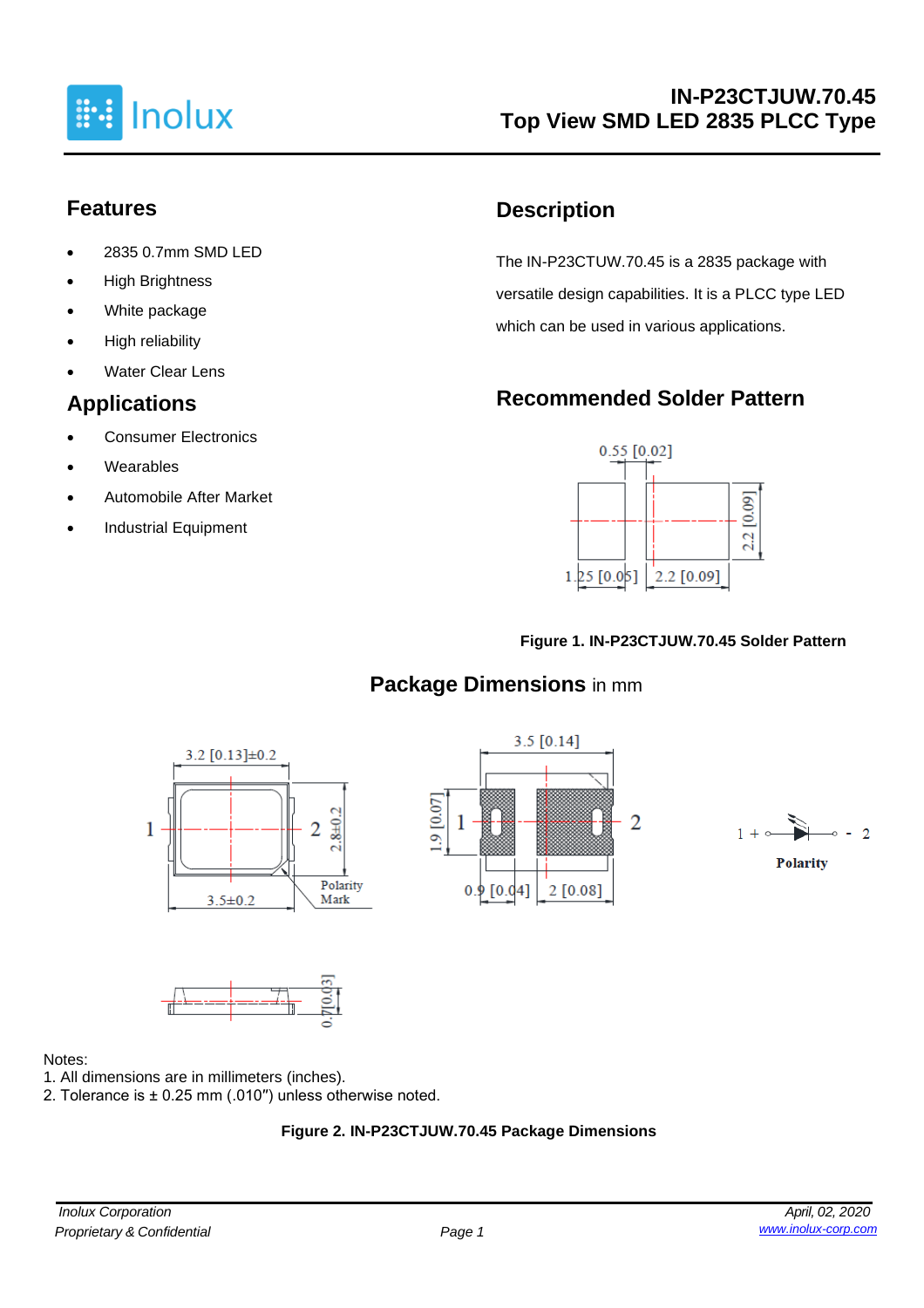

# **Absolute Maximum Rating at 25<sup>o</sup>C** (Note 1)

| <b>Product</b>           | <b>Color</b> | $\mid$ Emission $\mid$ Pd (mW) $\mid$ IF (mA) $\mid$ IFP* (mA) $\mid$ VR (V) $\mid$ |    |     | $\mathsf{Top}$ (°C) | Tsт (°C)    |             |  |
|--------------------------|--------------|-------------------------------------------------------------------------------------|----|-----|---------------------|-------------|-------------|--|
| <b>IN-P23CTJUW.70.45</b> | White        | 0.2                                                                                 | 60 | 100 | 5                   | -40°C~+80°C | -40°C~+85°C |  |

# **Notes**

1. Derate linearly as shown in derating curve.<br>2. Duty Factor = 10%, Frequency = 1 kHz

Duty Factor = 10%, Frequency = 1 kHz

### **Electrical Characteristics** *<sup>T</sup><sup>A</sup> <sup>=</sup> 25°C* (Note 1)

| <b>Parameters</b>               | <b>Symbol</b> | Min.          | Typ.      | Max. | <b>Unit</b> | <b>Test Condition</b> |
|---------------------------------|---------------|---------------|-----------|------|-------------|-----------------------|
| <b>Luminous Flux</b>            | IV            | 20            |           | 28   | Im          | $IF=60mA$             |
| <b>Viewing Angle</b>            | 201/2         | ---           | 120       | ---  | Deg         | IF=60mA               |
| <b>Chromaticity Coordinates</b> | Cx/Cy         | $\frac{1}{2}$ | 0.37/0.37 | ---  |             | IF=60mA               |
| <b>Color Temperature</b>        | <b>CCT</b>    | 3800          | 4500      | 5000 | K           | $IF=60mA$             |
| <b>Color Rendering Index</b>    | <b>CRI</b>    | 70            |           |      | Ra          | IF=60mA               |
| <b>Forward Voltage</b>          | <b>VF</b>     | 2.8           | 3.2       | 3.6  | V           | $IF=60mA$             |
| <b>Reverse Current</b>          | <b>I</b> R    |               |           | 10   | μA          | $V_R = 5V$            |

#### **Notes**

1. Luminous intensity is measured with a light sensor and filter combination that approximates the CIE eye-response curve.<br>2. 201/2 is the o-axis angle where the luminous intensity is  $1/2$  the peak intensity

2. 2θ1/2 is the o -axis angle where the luminous intensity is 1⁄2 the peak intensity

3. The dominant wavelength (λd) is derived from the CIE chromaticity diagram and represents the single wavelength which defines the color of the device.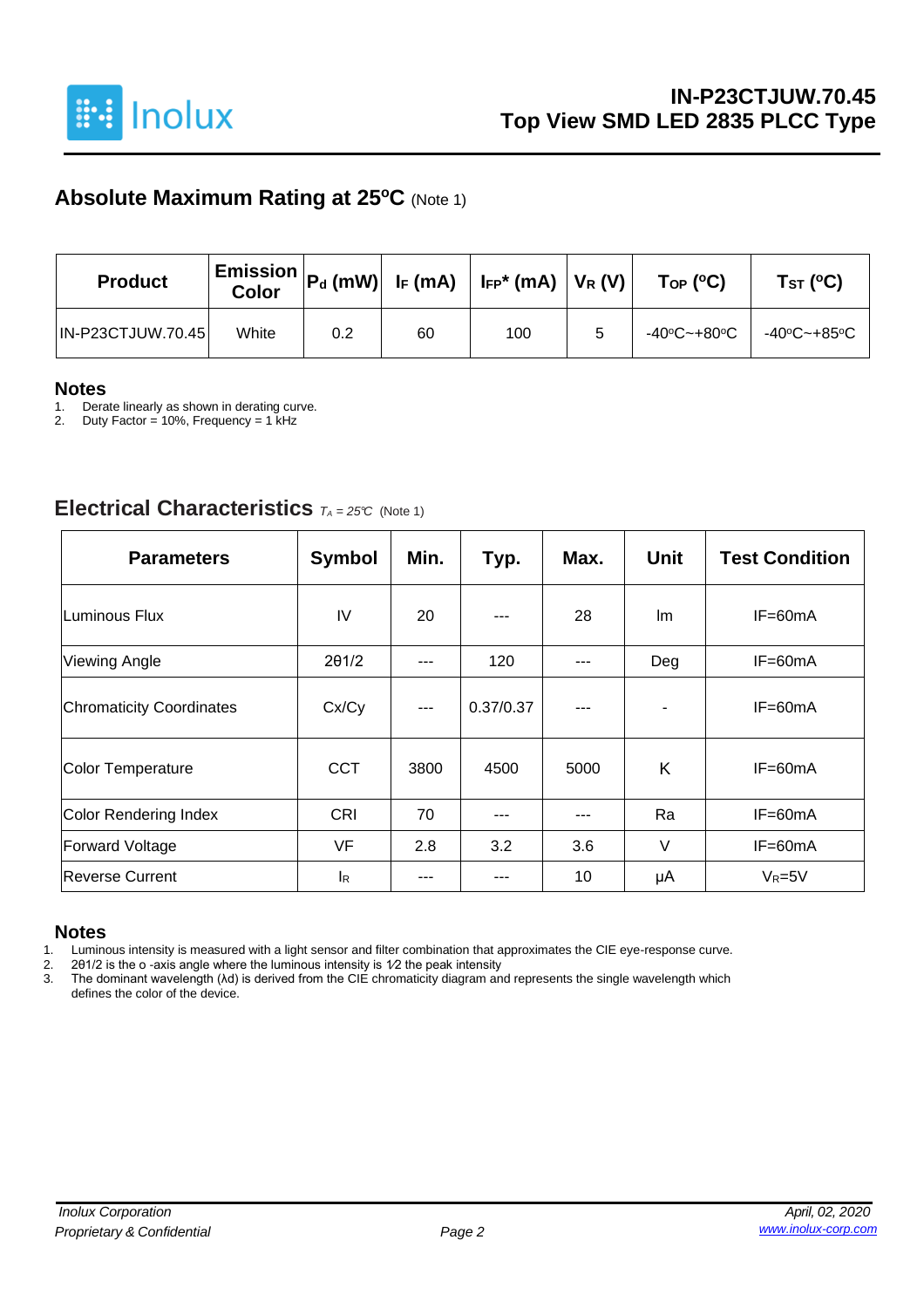

# **IN-P23CTJUW.70.45 Top View SMD LED 2835 PLCC Type**

### **Chromaticity Bin : Typ. CCT 4500K**

#### **Chromaticity Coordinates Specifications for Bin Rank:**

| <b>Bin Code</b> | Left x | Left y | Top x | Top y | <b>Right x</b> | <b>Right</b> y | <b>Bottom x</b> | <b>Bottom</b> y |
|-----------------|--------|--------|-------|-------|----------------|----------------|-----------------|-----------------|
| $G1-1$          | 0.346  | 0.362  | 0.352 | 0.366 | 0.353          | 0.378          | 0.347           | 0.373           |
| $G2-1$          | 0.345  | 0.351  | 0.351 | 0.356 | 0.352          | 0.366          | 0.346           | 0.362           |
| $G3-1$          | 0.344  | 0.340  | 0.350 | 0.344 | 0.351          | 0.356          | 0.345           | 0.351           |
| $G4-1$          | 0.343  | 0.328  | 0.348 | 0.332 | 0.350          | 0.344          | 0.344           | 0.340           |
| $G1-2$          | 0.352  | 0.366  | 0.359 | 0.371 | 0.360          | 0.383          | 0.353           | 0.378           |
| $G2-2$          | 0.351  | 0.356  | 0.357 | 0.359 | 0.359          | 0.371          | 0.352           | 0.366           |
| $G3-2$          | 0.350  | 0.344  | 0.355 | 0.348 | 0.357          | 0.359          | 0.351           | 0.356           |
| $G4-2$          | 0.348  | 0.332  | 0.353 | 0.336 | 0.355          | 0.348          | 0.350           | 0.344           |
| $G1-3$          | 0.359  | 0.371  | 0.366 | 0.377 | 0.368          | 0.389          | 0.360           | 0.383           |
| $G2-3$          | 0.357  | 0.359  | 0.364 | 0.365 | 0.366          | 0.377          | 0.359           | 0.371           |
| $G3-3$          | 0.355  | 0.348  | 0.361 | 0.352 | 0.364          | 0.365          | 0.357           | 0.359           |
| $G4-3$          | 0.353  | 0.336  | 0.359 | 0.340 | 0.361          | 0.352          | 0.355           | 0.348           |
| $G1-4$          | 0.366  | 0.377  | 0.374 | 0.383 | 0.377          | 0.396          | 0.368           | 0.389           |
| $G2-4$          | 0.364  | 0.365  | 0.371 | 0.370 | 0.374          | 0.383          | 0.366           | 0.377           |
| $G3-4$          | 0.361  | 0.352  | 0.368 | 0.357 | 0.371          | 0.370          | 0.364           | 0.365           |
| $G4-4$          | 0.359  | 0.340  | 0.365 | 0.345 | 0.368          | 0.357          | 0.361           | 0.352           |
| $G1-5$          | 0.374  | 0.383  | 0.384 | 0.390 | 0.387          | 0.403          | 0.377           | 0.396           |
| $G2-5$          | 0.371  | 0.370  | 0.380 | 0.377 | 0.384          | 0.390          | 0.374           | 0.383           |
| $G3-5$          | 0.368  | 0.357  | 0.376 | 0.363 | 0.380          | 0.377          | 0.371           | 0.370           |
| $G4-5$          | 0.365  | 0.345  | 0.373 | 0.351 | 0.376          | 0.363          | 0.368           | 0.357           |
| $H1-1$          | 0.383  | 0.390  | 0.392 | 0.394 | 0.396          | 0.408          | 0.387           | 0.403           |
| $H2-1$          | 0.380  | 0.377  | 0.388 | 0.381 | 0.392          | 0.394          | 0.383           | 0.390           |
| $H3-1$          | 0.376  | 0.363  | 0.384 | 0.367 | 0.388          | 0.381          | 0.380           | 0.377           |
| $H4-1$          | 0.373  | 0.351  | 0.380 | 0.354 | 0.384          | 0.367          | 0.376           | 0.363           |



#### **ESD Precaution**

ATTENTION: Electrostatic Discharge (ESD) protection



The symbol above denotes that ESD precaution is needed. ESD protection for GaP and AlGaAs based chips is necessary even though they are relatively safe in the presence of low static-electric discharge. Parts built with AlInGaP, GaN, or/and InGaN based chips are STATIC SENSITIVE devices. ESD precaution must be taken during design and assembly. If manual work or processing is needed, please ensure the device is adequately protected from ESD during the process.

Please be advised that normal static precautions should be taken in the handling and assembly of this device to prevent damage or degradation which may be induced by electrostatic discharge (ESD).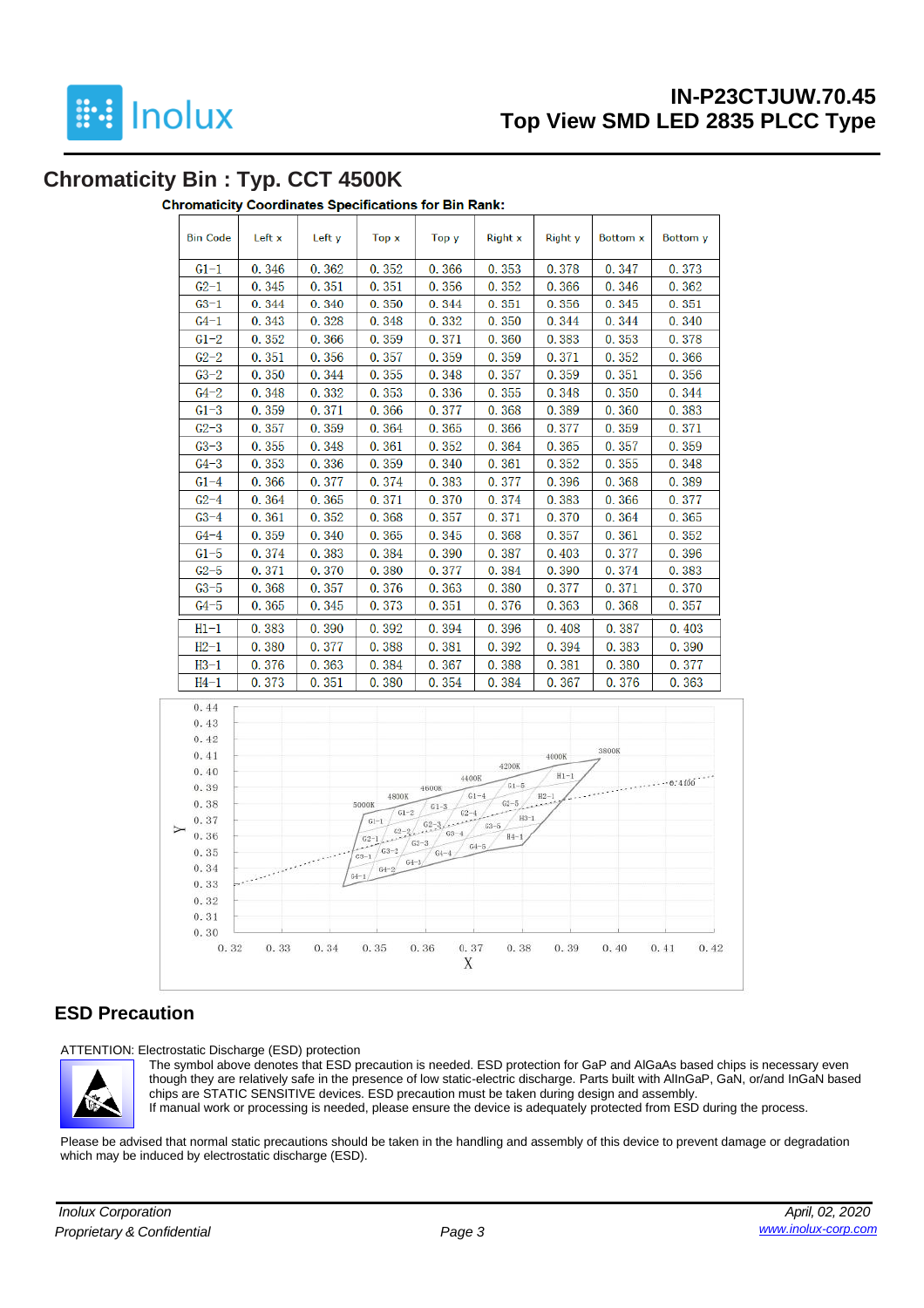

# **IN-P23CTJUW.70.45 Top View SMD LED 2835 PLCC Type**

# **Typical Characteristic Curves**



Forward Current Derating Curve





#### Luminous Intensity & Forward Current



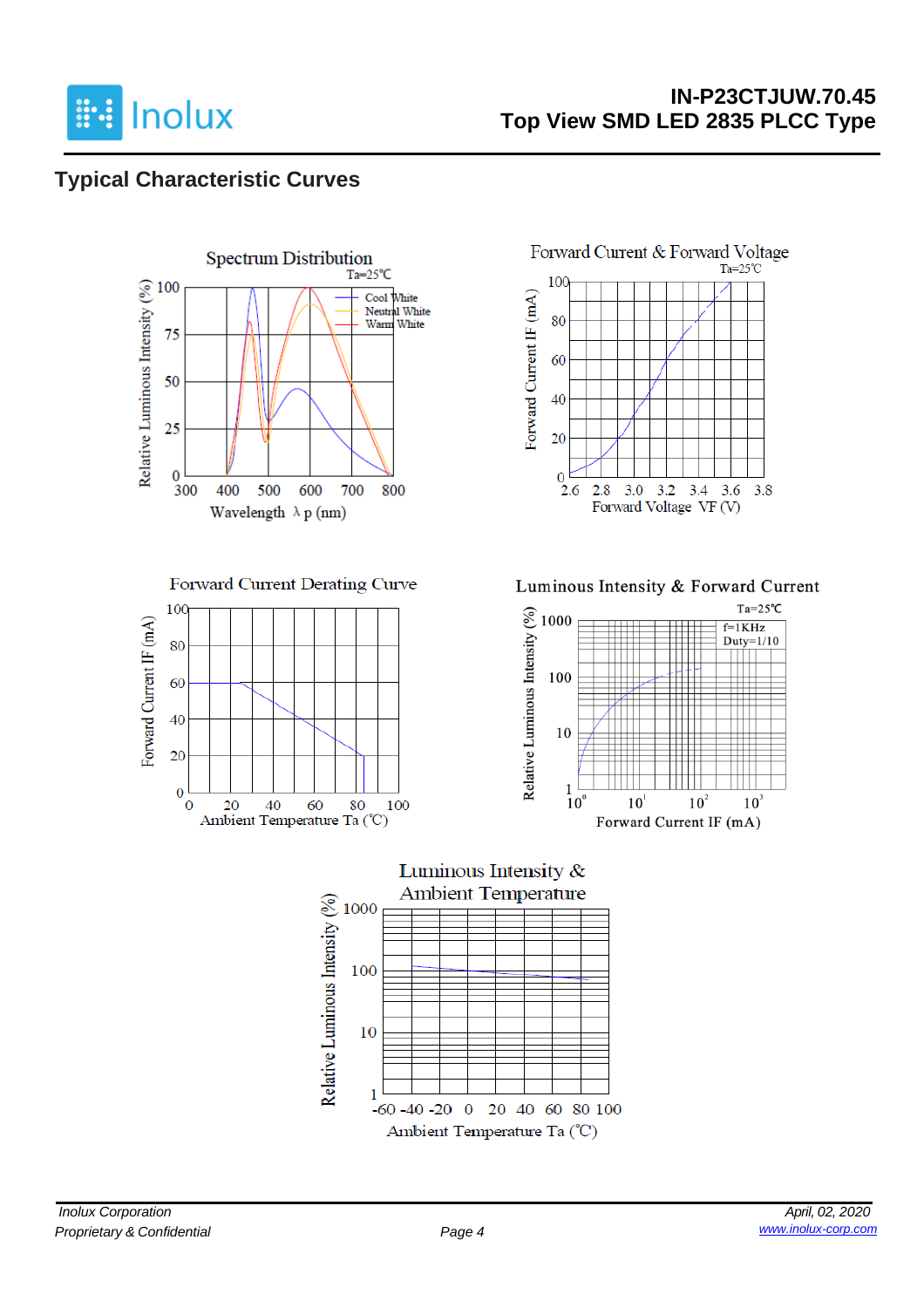

# **Typical Characteristic Curves – Radiation Pattern**



# **Ordering Information**

| Product           | <b>Emission Color</b> | <b>Test Current</b><br>$I_F$ (mA) | Luminous Flux<br>$I_V$ (lm)<br>'Typ.) | Forward<br>Voltage<br>$V_F(V)$<br>'Тур.) | Orderable<br>Part Number |
|-------------------|-----------------------|-----------------------------------|---------------------------------------|------------------------------------------|--------------------------|
| IN-P23CTJUW.70.45 | White                 | 60                                | 22                                    | 3.2                                      | IN-P23CTJUW.70.45        |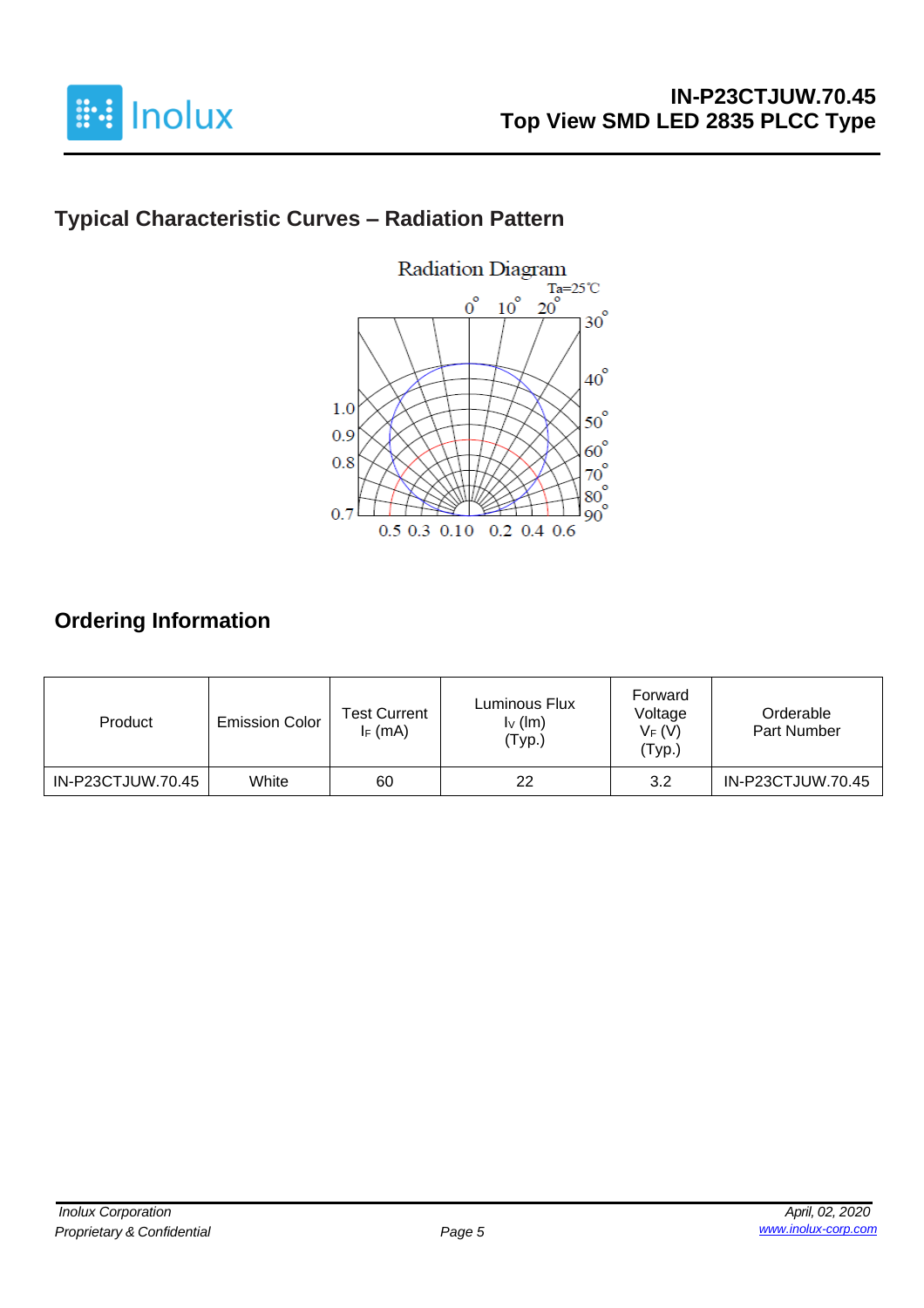

# **Label Specifications**



### **Inolux P/N:**

| N             | P                     | $\overline{2}$ | 3       | C                   | T                  |          | U                 | W              | ٠       | 70         | $\bullet$ | 45         | $\overline{a}$ | $X$ $X$ $X$ $X$         |
|---------------|-----------------------|----------------|---------|---------------------|--------------------|----------|-------------------|----------------|---------|------------|-----------|------------|----------------|-------------------------|
|               | Material              |                | Package | Variation           | Orientation        | Current  | Lens              | Color          | $\cdot$ | <b>CRI</b> | $\bullet$ | <b>CCT</b> |                | Customized<br>Stamp-off |
| Inolux<br>SMD | $P = P L C C$<br>Type |                |         | 23C=PLCC2 2835 Slug | $T = Top$<br>Mount | $J=60mA$ | $U =$<br>Diffused | $W =$<br>White | $\cdot$ | 70=CRI 70  |           | 45=4500K   |                |                         |

#### **Lot No.:**

| -        | _ |                     |  | UΤ    | 24   | 001    |  |
|----------|---|---------------------|--|-------|------|--------|--|
| Internal |   |                     |  | Month |      |        |  |
| Tracker  |   | Year (2018, 2019, ) |  |       | Date | Serial |  |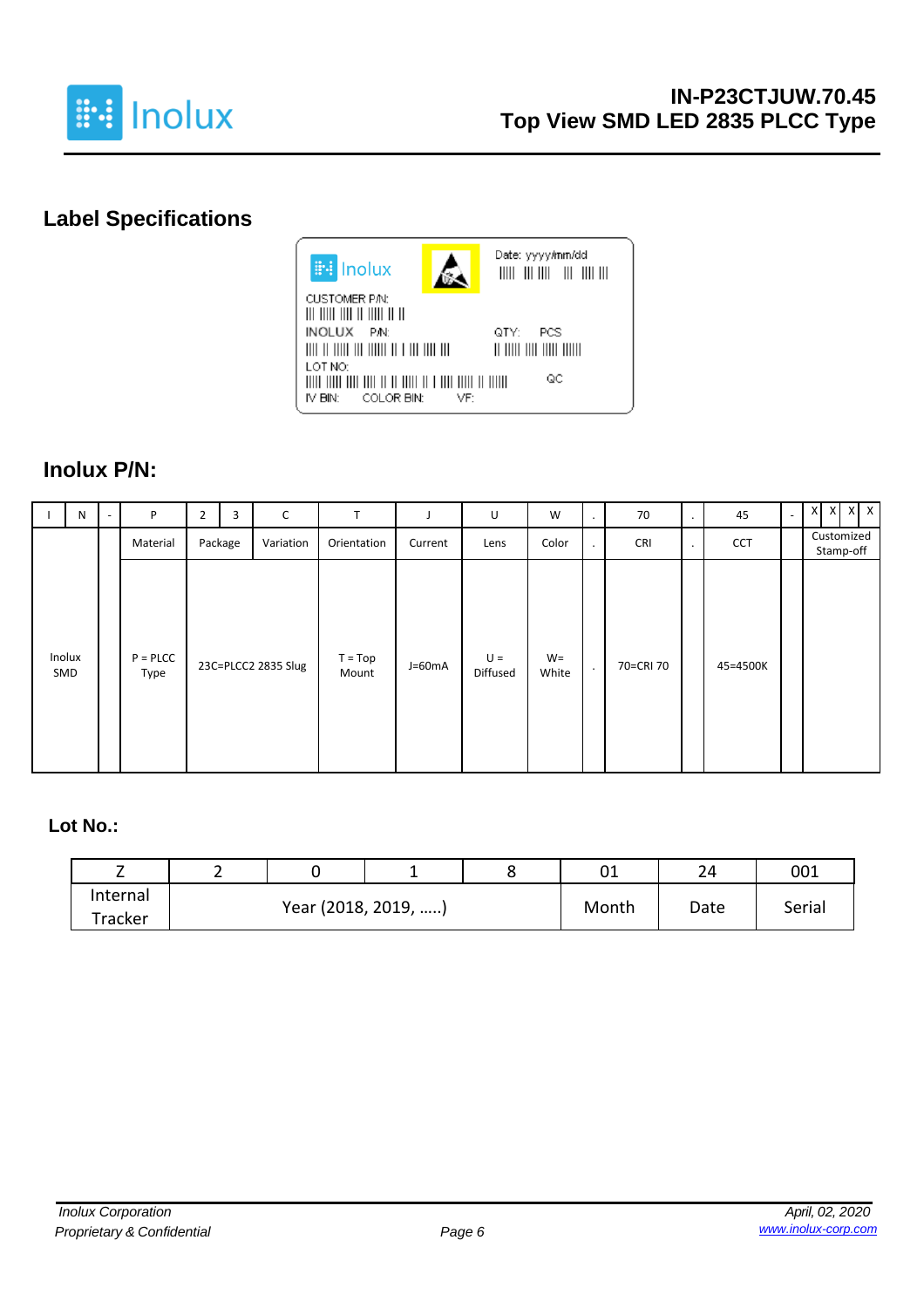

# **Packaging Information: 4000pcs Per Reel**

# Tape Dimension



### Reel Dimension



Unit: mm Tolerance:  $\pm$  0.25mm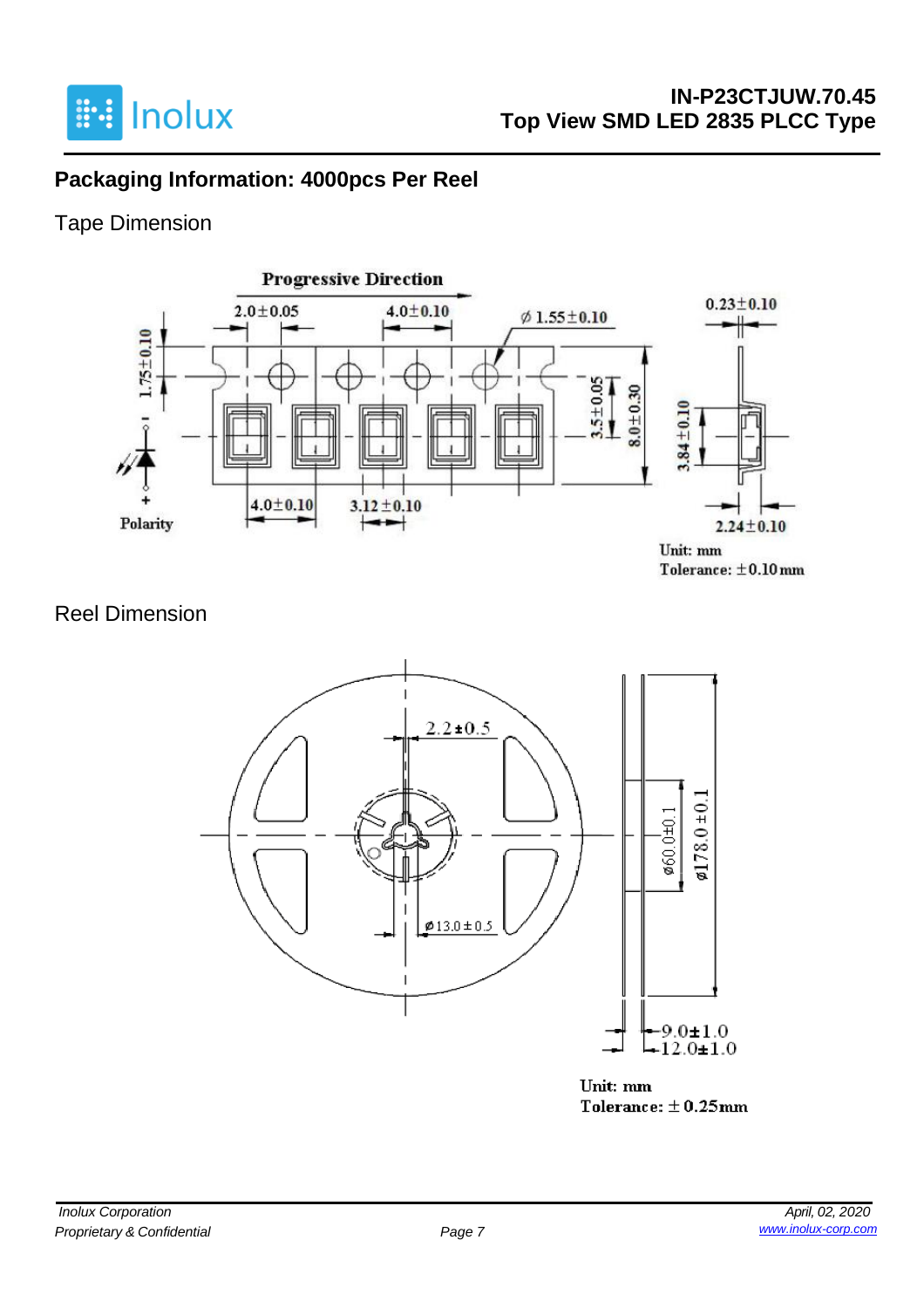

## **IN-P23CTJUW.70.45 Top View SMD LED 2835 PLCC Type**

# Packing Dimension



5 boxes per carton are available depending on shipment quantity.

|              | <b>Specification</b> | Material                         | <b>Quantity</b>      |
|--------------|----------------------|----------------------------------|----------------------|
| Carrier tape | Per EIA 481-1A specs | Conductive black tape            | $ 4000$ pcs per reel |
| Reel         | Per EIA 481-1A specs | Conductive black                 |                      |
| Label        | <b>IN</b> standard   | Paper                            |                      |
| Packing bag  | 220x240mm            | Aluminum laminated bag/no-zipper | One reel per bag     |
| Carton       | <b>IN</b> standard   | Paper                            | Non-specified        |

Others:

Each immediate box consists of 5 reels. The 5 reels may not necessarily have the same lot number or the same bin combinations of Iv,  $\lambda_D$  and Vf. Each reel has a label identifying its specification; the immediate box consists of a product label as well.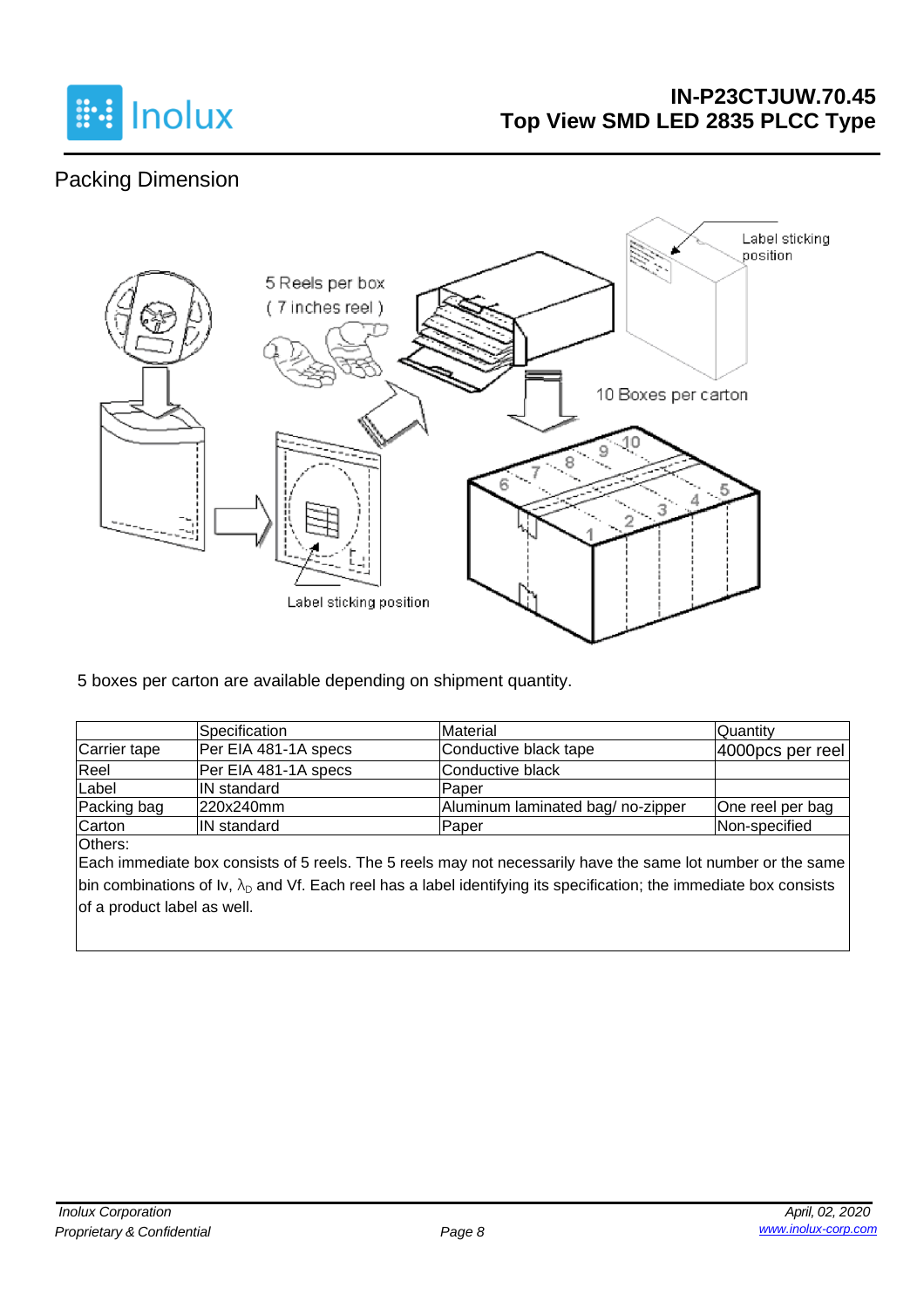

# **Dry Pack**

All SMD optical devices are **MOISTURE SENSITIVE**. Avoid exposure to moisture at all times during transportation or storage. Every reel is packaged in a moisture protected anti-static bag. Each bag is properly sealed prior to shipment.

Upon request, a humidity indicator will be included in the moisture protected anti-static bag prior to shipment.

The packaging sequence is as follows:



# **Reflow Soldering**

- Recommended tin glue specifications: melting temperature in the range of 178~192 <sup>o</sup>C
- The recommended reflow soldering profile is as follows (temperatures indicated are as measured on the surface of the LED resin):

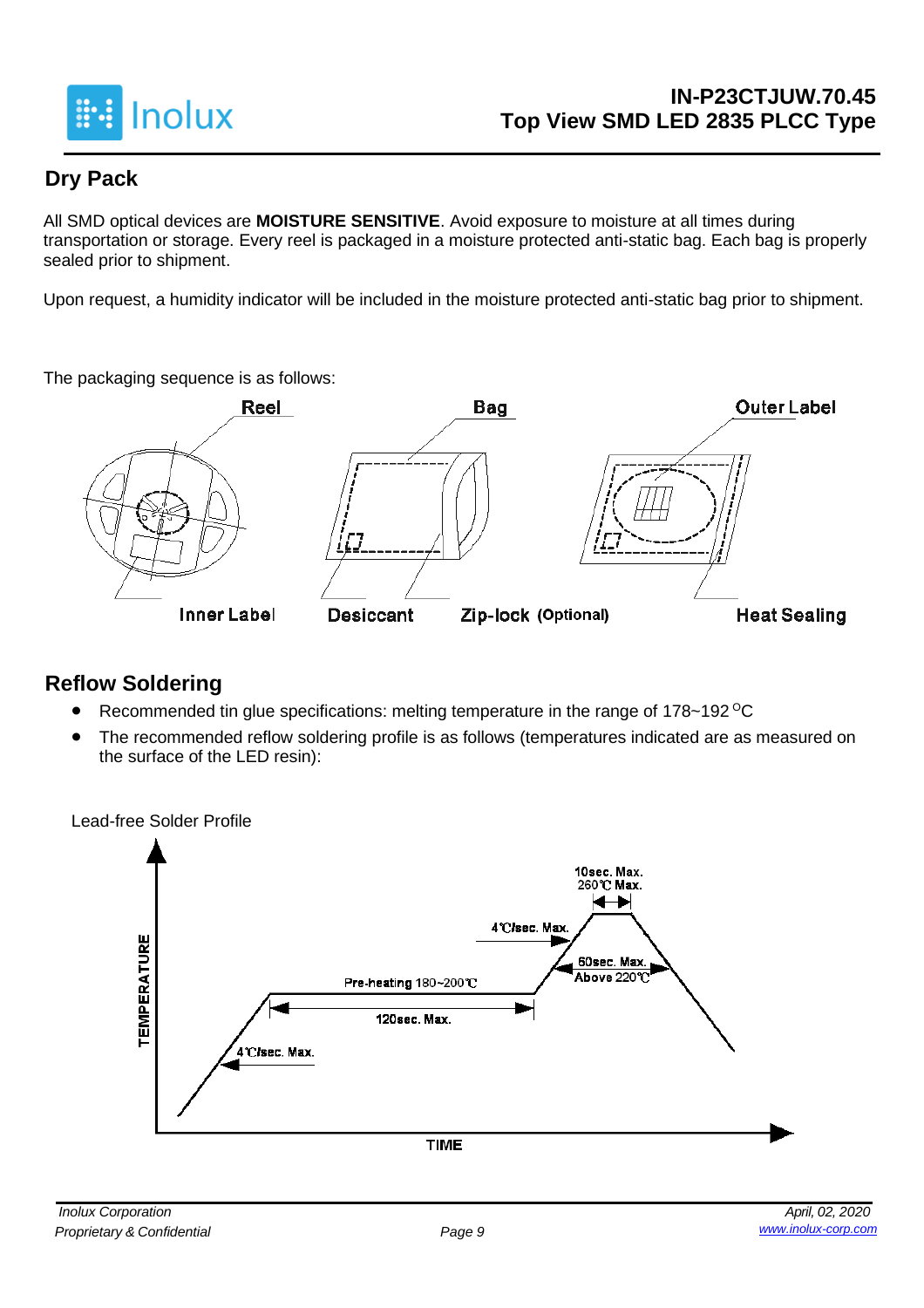

# **Precautions**

- Avoid exposure to moisture at all times during transportation or storage.
- Anti-Static precaution must be taken when handling GaN, InGaN, and AlInGaP products.
- It is suggested to connect the unit with a current limiting resistor of the proper size. Avoid applying a reverse voltage.
- Avoid operation beyond the limits as specified by the absolute maximum ratings.
- Avoid direct contact with the surface through which the LED emits light.
- If possible, assemble the unit in a clean room or dust-free environment.

### **Reworking**

- Rework should be completed within 5 seconds under  $260^{\circ}$ C.
- The iron tip must not come in contact with the copper foil.
- Twin-head type is preferred.

### **Cleaning**

Following are cleaning procedures after soldering:

- An alcohol-based solvent such as isopropyl alcohol (IPA) is recommended.
- Temperature x Time should be  $50^{\circ}$ C x 30sec. or  $<$ 30 $^{\circ}$ C x 3min
- Ultra sonic cleaning: < 15W/ bath; bath volume ≤ 1liter
- Curing:  $100^{\circ}$ C max, <3min

# **Cautions of Pick and Place**

- Avoid stress on the resin at elevated temperature.
- Avoid rubbing or scraping the resin by any object.
- Electro-static may cause damage to the component. Please ensure that the equipment is properly grounded. Use of an ionizer fan is recommended.